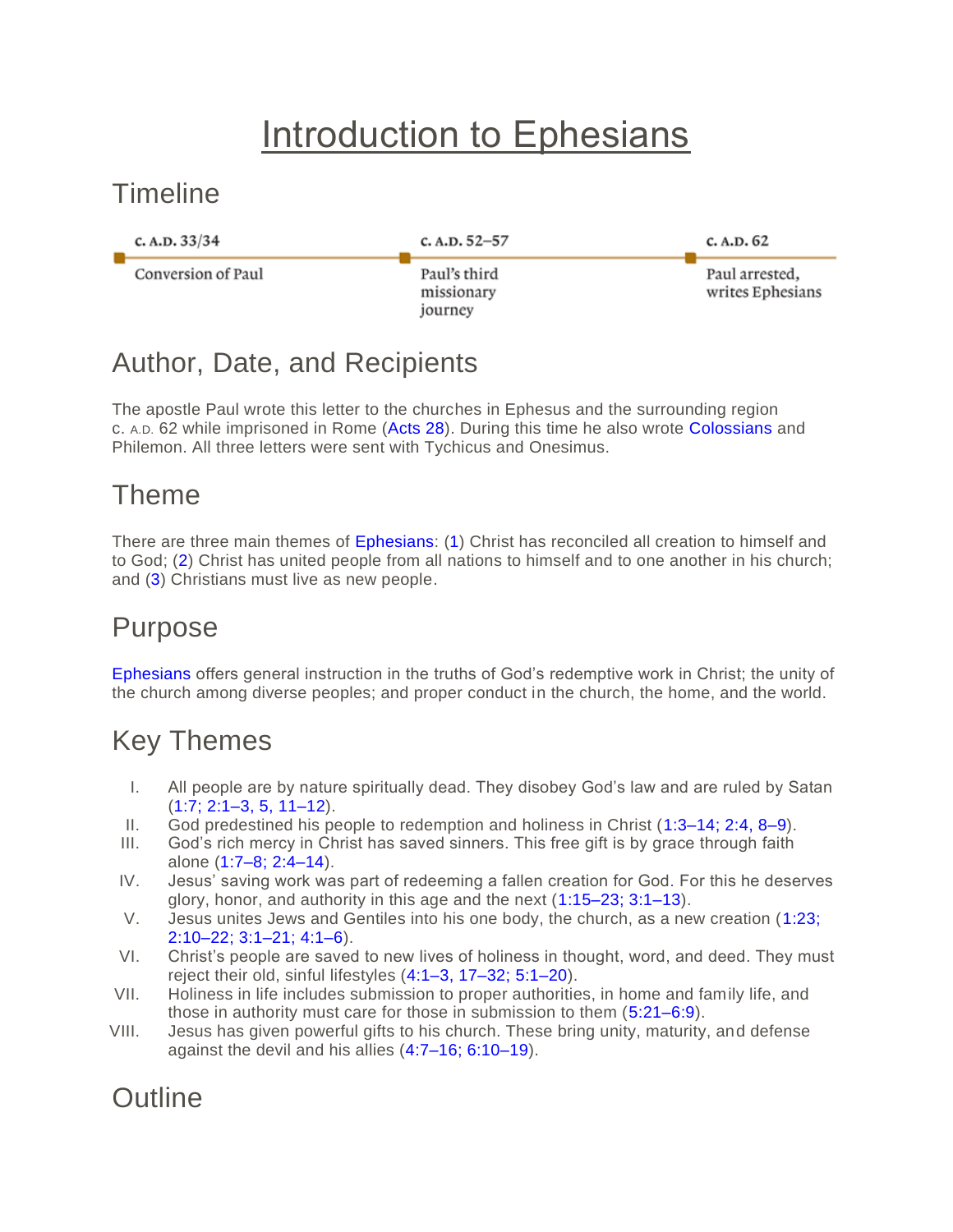- I. Introduction [\(1:1–14\)](https://www.esv.org/Ephesians+1%3A1%E2%80%9314/)
- II. Paul's Prayer of Thanksgiving [\(1:15–23\)](https://www.esv.org/Ephesians+1%3A15%E2%80%9323/)
- III. Salvation by Grace through Faith [\(2:1–10\)](https://www.esv.org/Ephesians+2%3A1%E2%80%9310/)
- IV. Unity and the Peace of Christ [\(2:11–22\)](https://www.esv.org/Ephesians+2%3A11%E2%80%9322/)<br>V. Revelation of the Gospel Mystery (3:1–1
- V. Revelation of the Gospel Mystery [\(3:1–13\)](https://www.esv.org/Ephesians+3%3A1%E2%80%9313/)<br>VI. Paul's Prayer for Strength and Insight (3:14
- Paul's Prayer for Strength and Insight [\(3:14–21\)](https://www.esv.org/Ephesians+3%3A14%E2%80%9321/)
- VII. Unity of the Body of Christ [\(4:1–16\)](https://www.esv.org/Ephesians+4%3A1%E2%80%9316/)
- VIII. Paul's Testimony [\(4:17–24\)](https://www.esv.org/Ephesians+4%3A17%E2%80%9324/)
- IX. Encouragement for a Holy Lifestyle [\(4:25–32\)](https://www.esv.org/Ephesians+4%3A25%E2%80%9332/)
- X. New Life in Love [\(5:1–20\)](https://www.esv.org/Ephesians+5%3A1%E2%80%9320/)
- XI. Submission to One Another [\(5:21–6:9\)](https://www.esv.org/Ephesians+5%3A21%E2%80%936%3A9/)
- XII. The Whole Armor of God [\(6:10–20\)](https://www.esv.org/Ephesians+6%3A10%E2%80%9320/)
- XIII. Conclusion [\(6:21–24\)](https://www.esv.org/Ephesians+6%3A21%E2%80%9324/)

#### The Setting of Ephesians

#### **c.** A.D. **62**

Ephesus was a wealthy port city in the Roman province of Asia. It was a center of learning and was near several key land routes. Paul probably wrote his letter to the Ephesians while under house arrest in Rome [\(Acts 28\)](https://www.esv.org/Acts+28%3A1%E2%80%9331/).